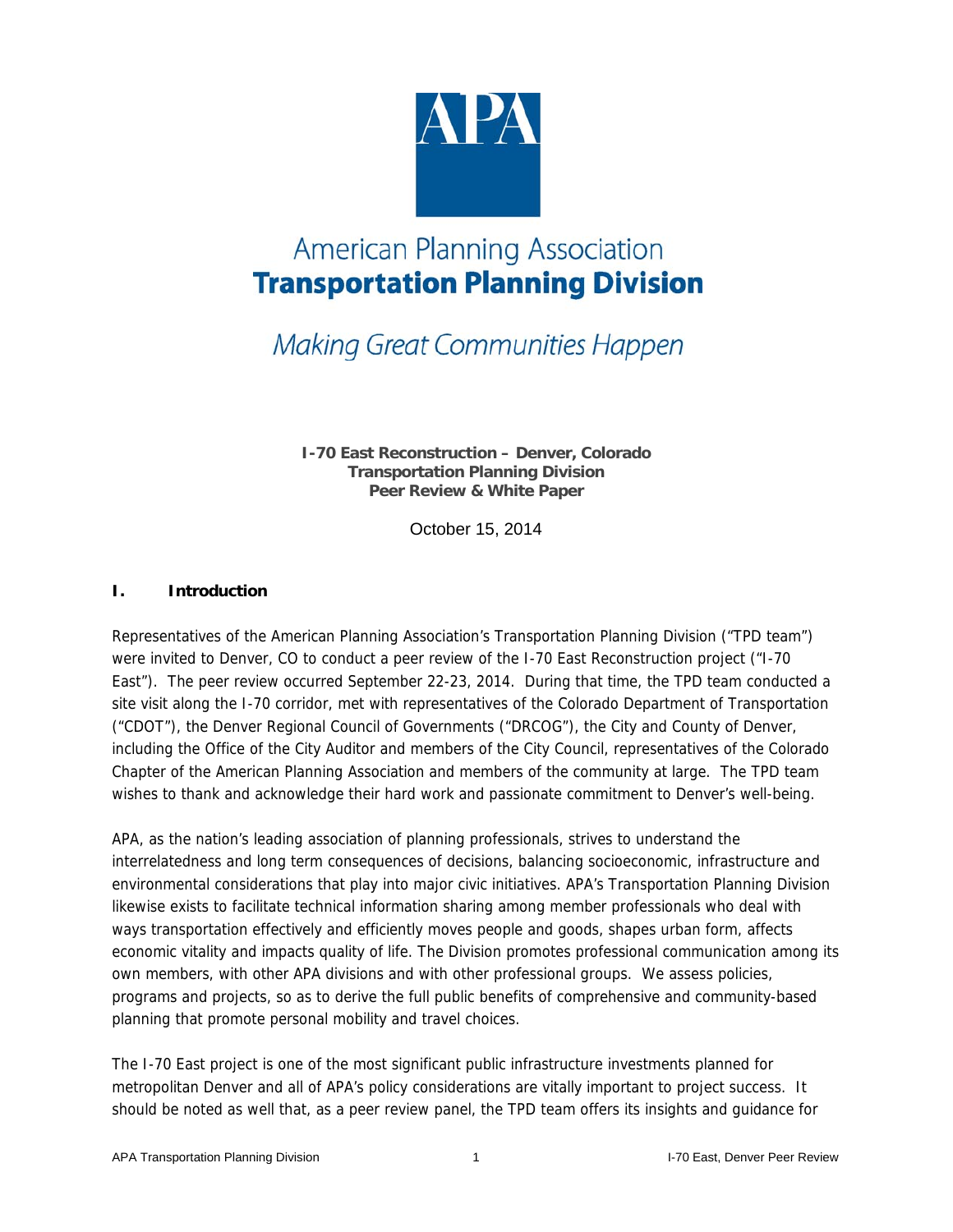

**Making Great Communities Happen** 

the benefit of all stakeholders involved in the local-decision making process. We are not submitting this report to CDOT as a formal comment on the Draft Environmental Impact Statement for the I-70 East Project. Instead we are offering our insights to the City and County of Denver for your consideration as you move forward with next steps in relation to this project. We do not offer recommendations, but rather considerations that advance project planning in a meaningful way. Likewise, our findings will be shared with transportation professionals across the nation, many of whom are involved with similar projects as so many similar-era highway viaducts reach the end of their useful life. We would also like to emphasize that we were invited to offer an outside perspective on this project. We do not presume to portray that after two days of meetings with numerous groups and after reviewing written documents, we know as much about this project as the many people we met with, nor do we know what is "right" for the community, but do offer a fresh pair of eyes at a key point in the planning process. And we do believe that it is critical for CDOT, DRCOG and Denver to "get it right."

#### **II. Planning Themes & Policy Guidance**

Interstate 70 runs east-west from Maryland to Utah and serves local, regional and national transportation functions. As with many such facilities across the country, sections of I-70 were built within a settled urban environment. These areas are often characterized by intense urban redevelopment, a history of highway-related takings and urban mixed use development patterns. The Denver section in the Globeville, Elyria and Swansea neighborhoods exhibits many of these qualities and is therefore a focus of this peer review.

According to CDOT, the purpose of this project is to "replace the bridge between Brighton Boulevard and Colorado Boulevard, because it is 50 years old and nearing the end of its useful life. Also, our goal is to resolve congestion, make the interstate safer, and make it easier to get on and off the highway." (Source: "I-70 East Project Snapshot," September 2014, p. 4.)

Currently, I-70 is a six-lane freeway on a viaduct. The CDOT would prefer to construct a 10-lane freeway section in a trench meeting full AASHTO design criteria (i.e., 12-foot lanes, 12-foot shoulders, etc). The new 10-lane freeway will be comprised of six mainline lanes and four managed lanes. CDOT also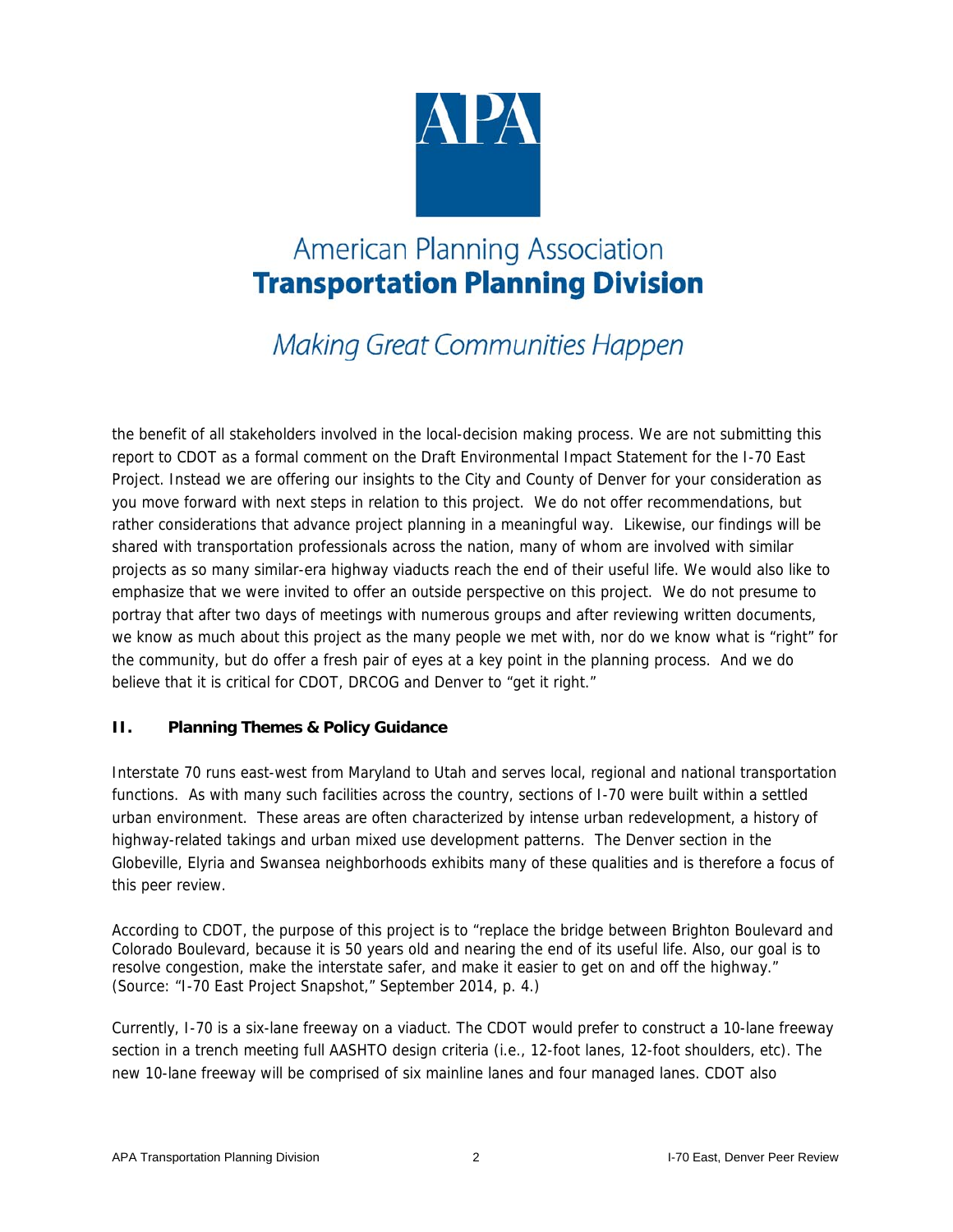

**Making Great Communities Happen** 

proposes to modify and maintain the interchange at Vasquez Boulevard, which is located approximately ½-mile west of the Colorado Boulevard interchange.

At this point in the process, CDOT has released its supplemental draft environment impact statement (DEIS) for public comment. The preferred alternative of CDOT and the Federal Highway Administration (FHWA) is known as the Partial Covered Lowered Alternative. While this document will not restate the design features and project scope, it is important to note that I-70 East is being undertaken pursuant to MAP-21, which includes new and progressive approaches to transportation system management. MAP-21 places a renewed emphasis on system preservation/improvement, economic growth, safety and innovative approaches to project financing. CDOT reflects many of these qualities in its purpose and need statement for the I-70 East project. The observations and considerations below are provided to inform and further align project elements with national and state project objectives.

The federal project development and EIS process is very time consuming and that makes it difficult to hold a plan, let alone a constituency for the plan, together over a decade of analysis, revision and supplemental information. This is not unique to I-70 East, hence Congressional intent in MAP-21 to streamline the project development and construction process. That is difficult to do while maintaining a transparent and meaningful dialogue, but there are some good models, including Florida's Efficient Transportation Decision Making (ETDM) process (http://www.dot.state.fl.us/emo/ETDM.shtm), which includes environmental and socio-cultural effects screening of projects as part of the MPO Long Range Transportation Plan. The TPD team can make available other resources as the project moves forward.

#### **III. Observations**

This section covers the eight key observations of the TPD team. Each of the observations includes some insight from the peer review and research, together with paths forward for consideration by CDOT and other stakeholders. As a prevailing theme, it is noted that CDOT is proposing to spend \$1.2 billion on this project. This is a significant public investment in infrastructure that will benefit the entire state of Colorado, the City and County of Denver and the above-mentioned neighborhoods. However, it is the adjoining neighborhoods that will bear significant impacts from this project. CDOT, DRCOG, the City and County of Denver all offered thoughts on neighborhood revitalization, but likewise recognized that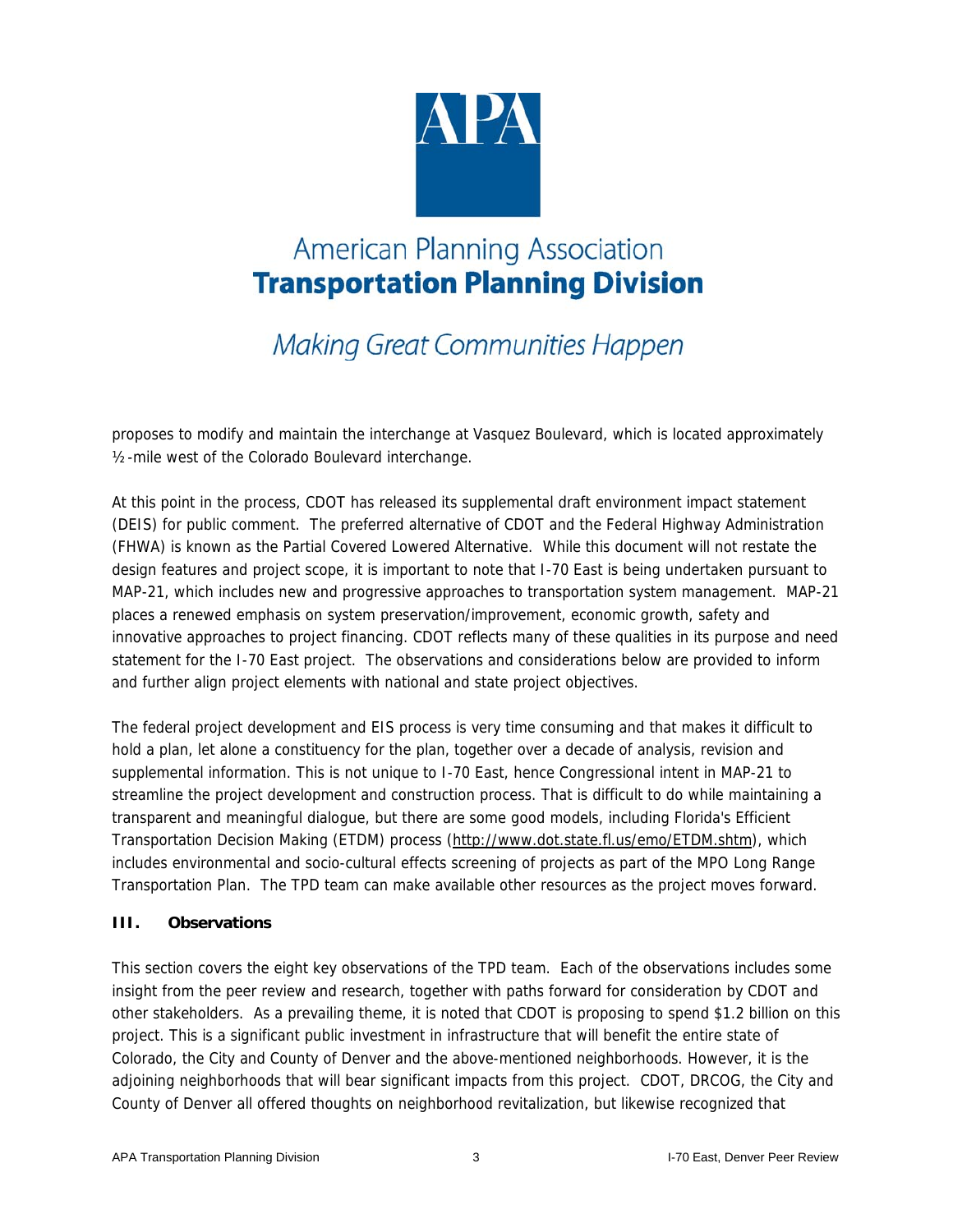

**Making Great Communities Happen** 

resources must be brought to the table in order to correct historic injustices, modernize facilities and restore the integrity and stability of these neighborhoods.

Understandably, the traveling public will not be interested in the finer details as to which public agency has responsibility for planning, designing, constructing and operating public roads; rather they want an integrated system and expect the various jurisdictions to cooperate in all phases of the decision-making process. These observations, therefore, are intended to guide public agencies through the complexities of the project to distill a progressive "way forward".

#### **#1 - Transportation System Planning:**

As a general note, the TPD team observed that there was not a common understanding among transportation agencies, other public agencies, and neighborhood groups regarding the transportation system as a whole and the specific role of I-70 within that system. To the point made earlier about the lengthy planning stage for this project, there appears to be a lack of a system planning approach that could have been updated together with the supplemental DEIS. The influence of I-70 in the Denver metro region is significant, and its long-term role relative to the parallel and connecting roadway network, existing and emerging transit network, , and non-auto transportation modes needs to be examined in a comprehensive, integrated manner. In addition, the transportation network must be evaluated in relation to existing land uses, and how those uses are expected to evolve over the next 30- 50 years. The importance of coordinated transportation system and land use planning manifests itself in myriad ways that could help to resolve conflicts and broker compromise solutions that achieve positive outcomes for all parties.

Likewise, there appears to be a legitimate question about whether the recommended design alternative is fully consistent with the DRCOG's Regional Transportation Plan. That reflects some ambiguity on the part of the Transportation Plan, or lack of attention on the part of CDOT to affirm consistency by requesting amendment of the Transportation Plan as project concepts evolved. Re-connecting these efforts going forward is both required and informative for the system as a whole.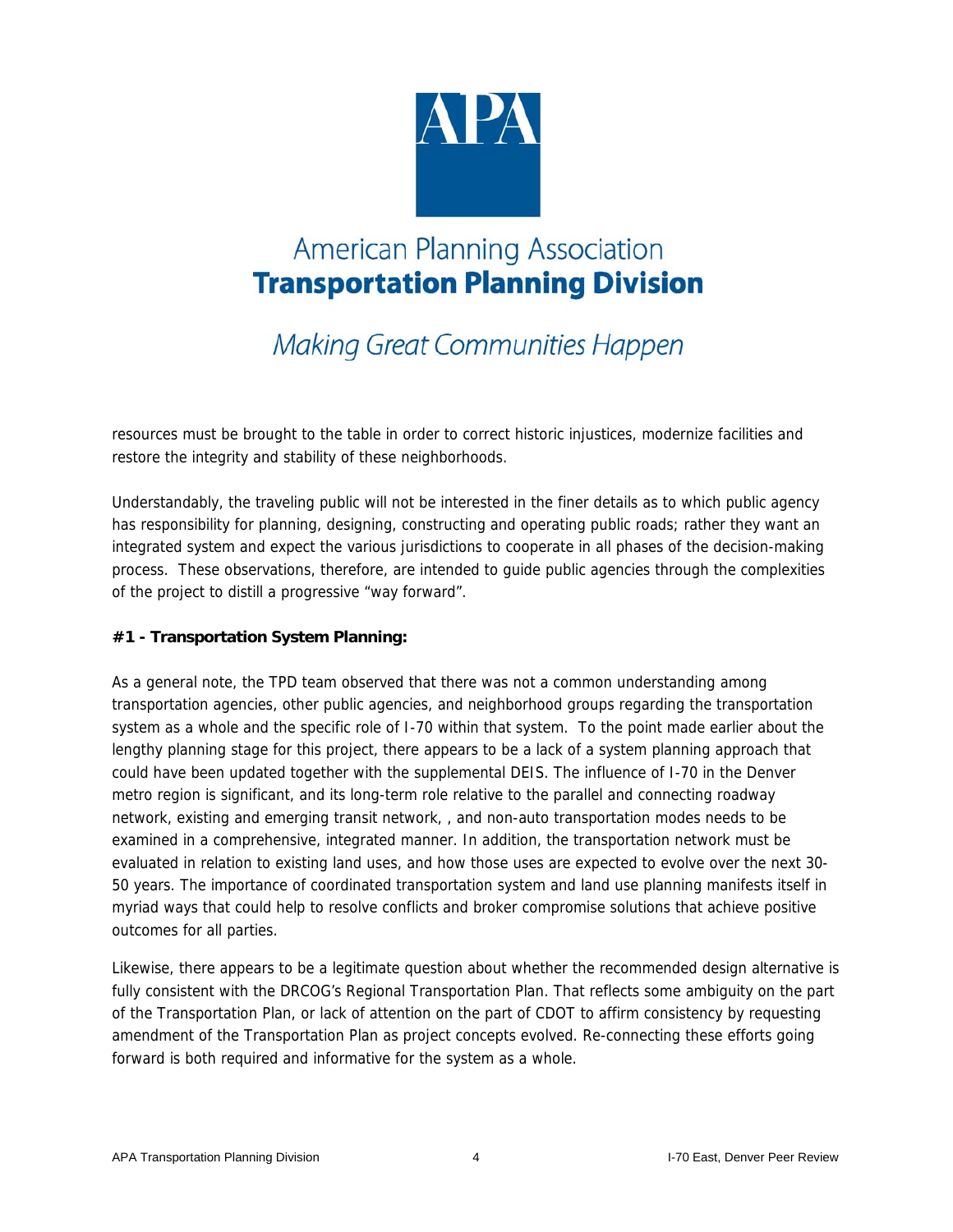

**Making Great Communities Happen** 

Further, a system planning approach should result in broad agreement over the range of multimodal strategies necessary to address future travel demand while minimizing adverse impacts on existing communities, public health, the environment and fiscal efficiency. There appears to be little accomplished in the I-70 corridor planning process to develop and support a carefully thought-out multimodal strategy.

It is unclear if there is a regional freight/goods movement plan with sufficient detail to guide route planning and operational strategies, which are critical in the I-70 corridor. This should be closely linked to evolving land use patterns guiding the location of industrial, warehouse/distribution and intermodal facilities. Signage, wayfinding and operational parameters should all be part of the consideration. We offer an example from the Florida Department of Transportation (http://tampabayfreight.com/) that strategically addresses regional freight mobility and accessibility within context-sensitive solutions that reflect economic development, changing land uses and community redevelopment efforts.

There appear to be no vehicle miles traveled ("VMT") targets set for the corridor that would account for anticipated growth/change in development over time and the application of complementary strategies designed to reduce VMT. It was difficult to determine if VMT and other system planning measures (travel time, vehicle hours of delay, person hours of delay, etc.) comparisons were made for initial and refined alternatives. This is important in part because there is extensive research that indicates that VMT is strongly correlated with the production of CO2 in the atmosphere, which in turn is leading to climate change at a global scale (see for example, TPD peer review panelist, Reid Ewing et al, Growing Cooler: The Evidence on Urban Development and Climate Change).

The role of arterial and local streets, and non-auto networks, in the corridor remains relatively vague in the context of CDOT's preferred alternative for I-70 East. There is indeed a lack of connectivity in the I-70 corridor section, and while the plan attempts to resolve those issues, there appears to be little agreement on role and function of using the non-interstate network part of the corridor to address connectivity and mitigate travel demand, thus enabling a narrower interstate footprint.

Transit is virtually missing from the conversation in part because transit investments are not directly tied to the I-70 East project proposal. This is unfortunate because the Denver community is truly embracing transit. If there were agreed-upon system-wide and corridor-level VMT and mode share goals, then transit and the role of Transportation Demand Management programs, park-and-ride, shuttle circulators,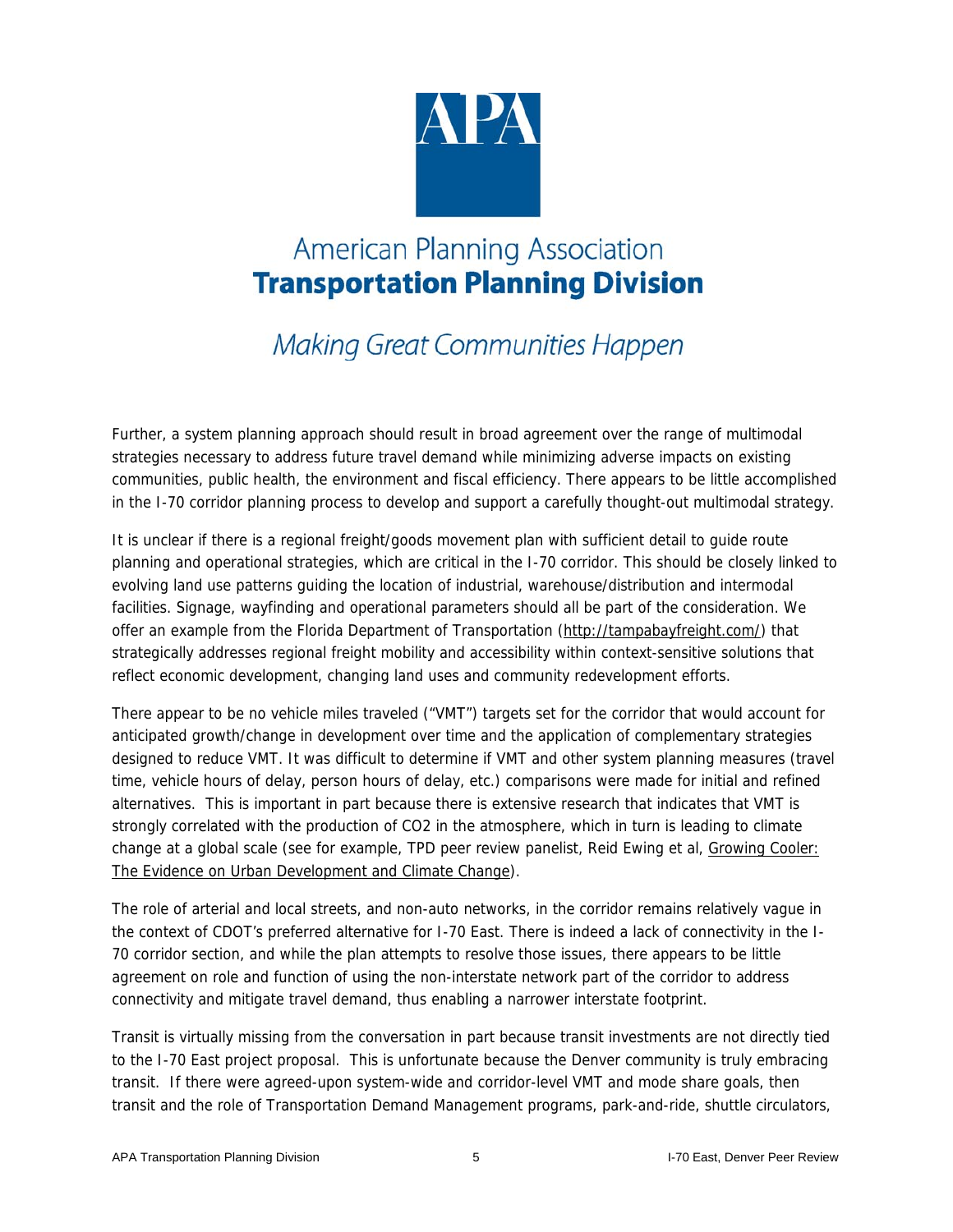

**Making Great Communities Happen** 

and parking management strategies in major activity centers served by I-70 and I-25 would be a bigger part of the corridor plan.

A stronger focus on how the corridor functions as part of the system, with roles and responsibilities defined, will make it easier for CDOT, local government, partner agencies and local neighborhoods to agree upon strategies for the corridor that balance competing interests and achieve key shared objectives.

#### **#2 - Travel Demand Modeling:**

DRCOG is responsible for maintaining the regional travel demand model used as a basis for analysis of travel demand in the I-70 corridor, development, screening and evaluation of alternatives. Yet, there appears to be a general lack of confidence that the model provided reasonably accurate forecasts, with CDOT and others citing it as "using what we have available" or "what was provided to us."

During our on-site interviews, the panel was told that CDOT, and its lead consultant on the I-70 project, Atkins North American, established the need for a 10-lane cross section on I-70 using the DRCOG old travel demand model and the DRCOG old future land use forecast for 2035. We were told they did not test a full range of highway project alternatives. CDOT referred us to DRCOG, and DRCOG referred us to CDOT. A follow-up conference call with key personnel at CDOT and Atkins confirmed what we were told previously. Submitting to an interview was an exceptionally collegial gesture on the part of CDOT, as they are in the comment period for the Supplemental EIS and ordinarily would not provide additional information. While CDOT specifically asked that any conclusions we reach as a panel be submitted as formal comments, the TPD team will not do so directly. However, interested stakeholders may draw from the questions we presented to DRCOG:

 Was an 8-lane cross section (3 general purpose lanes and one managed lane in each direction) ever tested using the DRCOG travel demand model? Was an alternative that did not involve frontage roads on both sides ever tested? With the 10-lane section and frontage roads, the preferred alternative cross section is wider than a football field is long. It would maximize rather than minimize impact on the abutting Environmental Justice neighborhoods. Our on-site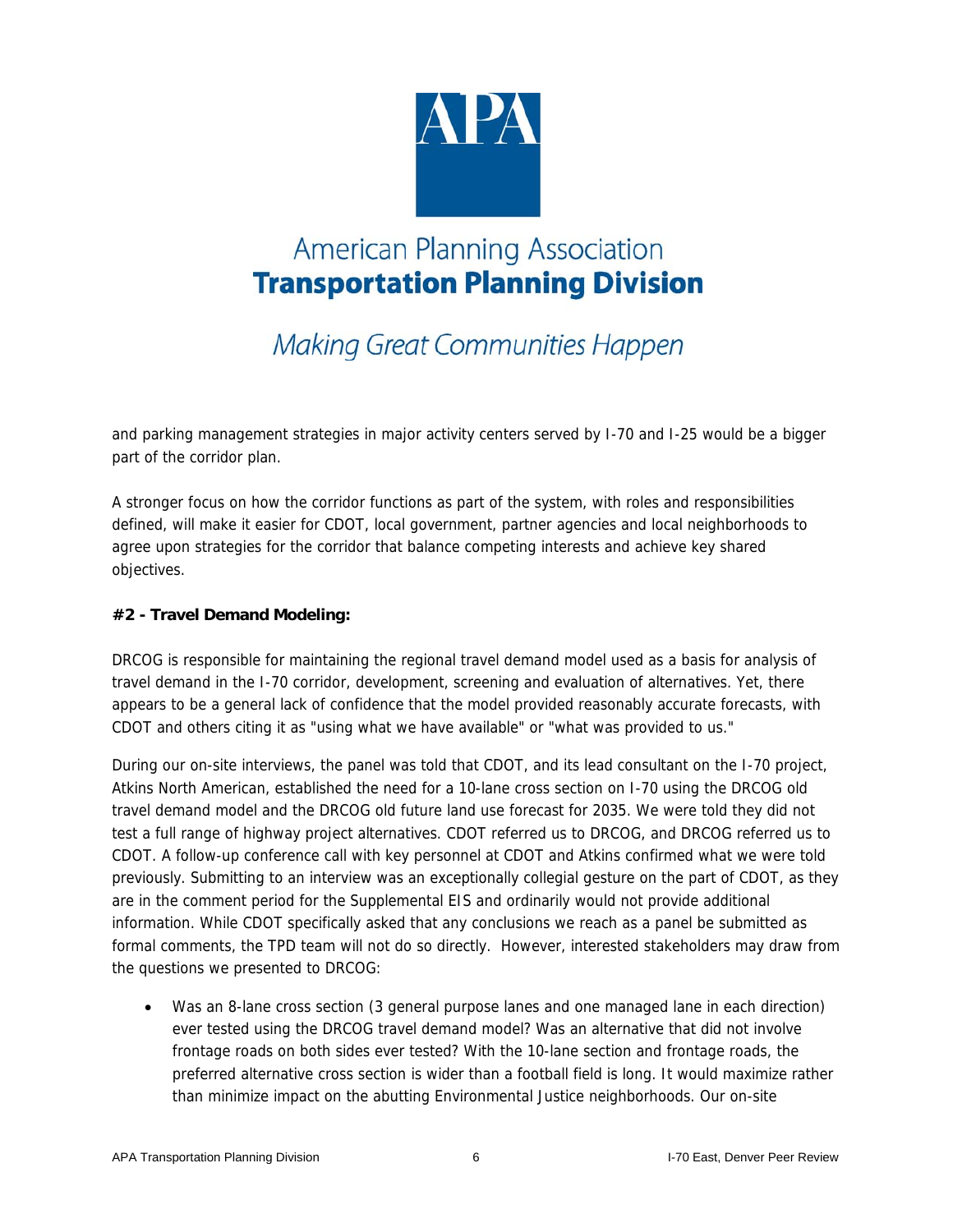

#### **Making Great Communities Happen**

interviews suggested that an 8-lane cross section was screened out initially and not actually run as a network alternative using the model. This was confirmed in the conference call. It would be important to determine if an 8-lane section would have sufficient capacity in the horizon year before moving to a 10-lane section, given the severe impacts on neighborhoods along the alignment. The fact that the project runs through minority neighborhoods makes it all the more important that the cross section adopted have the absolute minimum width that would meet the purpose and need requirements of the project. Given the desire to minimize impacts on minority neighborhoods, the panel recommends that an 8-lane section, with and without frontage roads, be tested by CDOT and Atkins as lower impact alternatives to a 10-lane widening with frontage roads. Was the 10-lane section tested using DRCOG's new Focus travel demand model? From our conference call, the answer is no. Focus, which became operational in 2010, is an activitybased model that generates trip tours (linked trips such as stopping on the way home from work to do shopping) rather than individual trips. It is state-of-the-art. It accounts for peak spreading, the tendency of travelers to change their time of departure when faced with congestion. Instead, the old travel demand modeling software, Compass, was used by Atkins. Compass is a trip-based model that treats trips as though they are independent of one another rather than linked into tours; it does not account for peak spreading. Atkins is not one of the consulting firms that has worked with Focus. This was confirmed in our conference call. The rationale for the decision to use Compass rather than Focus was the instability of tour generation with Focus, whereas trip generation with Compass is stable from model iteration to iteration. It was also suggested during the conference call that FTA and FHWA have a problem with Focus because tour generation may differ across alternatives in an alternatives analysis, creating an "apples and oranges" comparison. We don't find these rationales compelling and recommend that Focus be used to test the 8- and 10-lane sectional alternatives. (DynusT, the traffic simulation program used by Atkins/CDOT, does account for peak spreading. It is unclear to the panel whether this fully corrects for the failure of Compass to account for peak spreading in the initial phase of travel modeling.)

 Was traffic induced by the 10-lane section accounted for by CDOT and Atkins? The answer is no. It is now widely accepted that major highway projects like the proposed I-70 widening create new travel demands both in the short run, by generating additional trips, and in the long run, by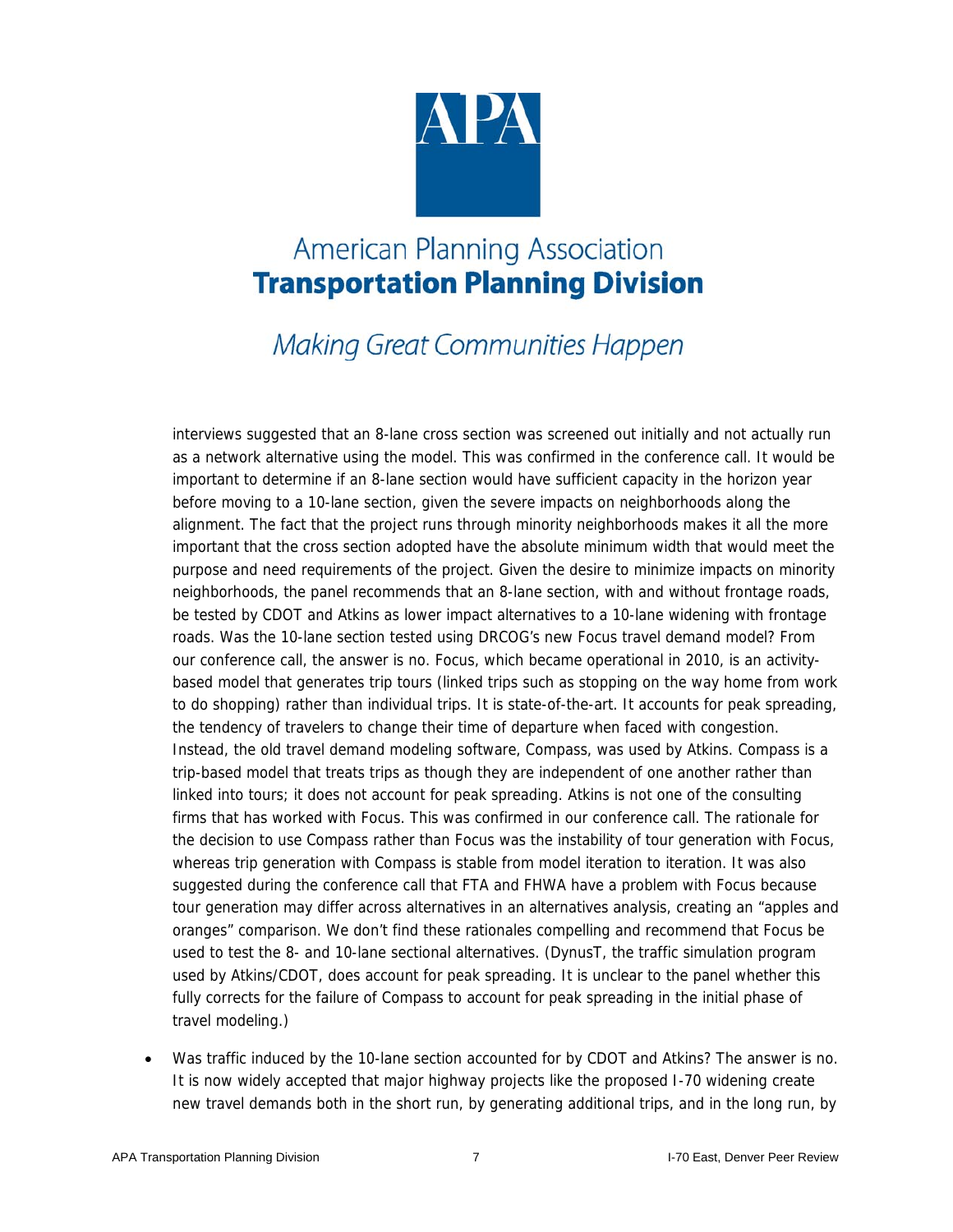

**Making Great Communities Happen** 

altering development patterns. The old Compass model, used in this case, accounts for rerouted trips but not newly generated trips because (in this four-step model) trip generation is assumed to be a simple function of socioeconomics and not affected by roadway levels of service. The new Focus model does account for newly generated trips, but was not used by Atkins (see above). Again, the panel recommends that Focus be used to test the 8- and 10-lane sectional alternatives, with and without frontage roads.

- Was highway induced development accounted for by CDOT and Atkins? The answer is no. DRCOG's old spreadsheet based land use allocation model was the basis for the 2035 land use inputs used by Atkins. It does not account for the development inducing effects of a major highway project like I-70. Future land use patterns assumed as the major inputs to DRCOG's Compass model were the same for build and no-build alternatives. This violates best modeling practices and leaves the project open to technical criticism. DRCOG's new UrbanSim model includes much more realistic treatment of development decisions, and can account for highway induced development. It was not used by Atkins in its modeling work because it was not available until recently, but it is operational now. The panel recommends that UrbanSim be used to test the 8- and 10-lane sections.
- What are operational characteristics (LOS) for different sections of I-70 in the horizon year? Common sense suggests that there will be a serious bottleneck for westbound traffic created by having the 10-lane section of I-70 transition down to 6 lanes to the west of the project. The panel finds it hard to believe that the transition will be a smooth one and that westbound traffic will not back up terribly. An 8-lane cross section would produce a smoother transition to the 6 lane section, and that consideration is among the reasons why it should be tested.

The TPD team emphasizes that the size and scale of a transportation facility is fundamentally based on the forecast demand model. Understanding the assumptions and findings is critical to making an informed decision on the number of lanes, regular and/or managed. The basic problem, as the panel sees it, is that planning for I-70 improvements began more than 10 years ago, and the practice of modeling by CDOT and Atkins has not kept pace with best modeling practices. The methodology memo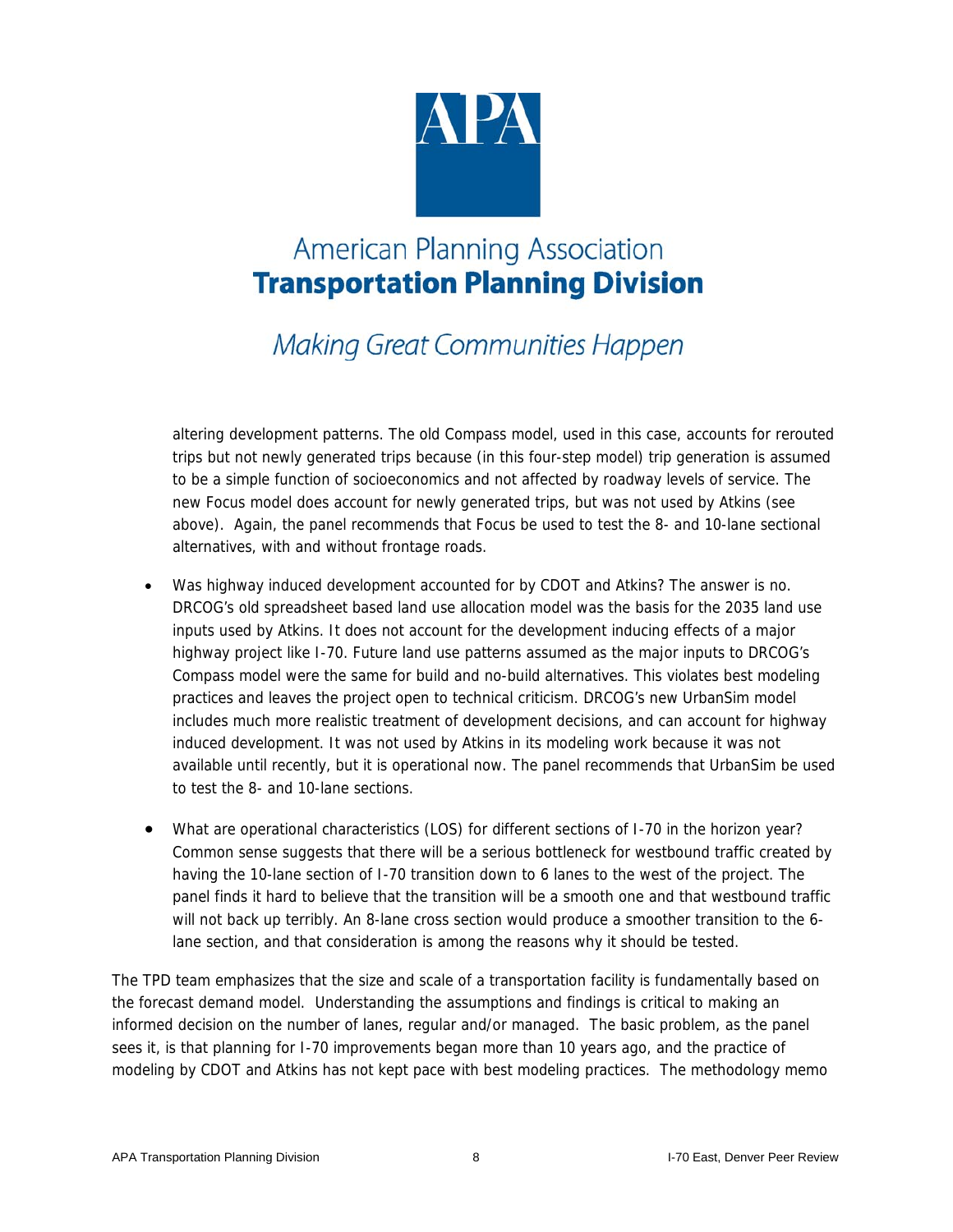

# **Making Great Communities Happen**

hammered out between CDOT and FHWA at the beginning of the process no longer serves the project partners well.

#### **#3 - Managed Lanes:**

The preferred alternative identified by CDOT and analyzed in the DEIS includes a "managed lanes" option. In the DEIS, CDOT discusses the "managed lanes" option as follows:

General-purpose lanes are traffic lanes that do not apply any restrictions to the vehicles using them. Managed lanes implement operational strategies that will be adjusted based on real-time traffic demand on the highway facility. This is accomplished by providing a specially managed travel lane for vehicles to avoid congestion and travel at a higher speed than the general-purpose lanes. The purpose is to provide a reliable, congestion-free option along the highway and provide a way to manage congestion over the long term to reduce the need for future expansion. The Build Alternatives Managed Lanes Option only manages the added capacity. Existing capacity remains as general-purpose lanes. (DEIS, p. 3-18.)

The DEIS also indicates that "the pricing and policies for the managed lanes will be determined through a separate study." (DEIS, p. 3-19).

While it is encouraging to see that CDOT is considering a "managed lanes" option for the project, it is our observation that the use of managed lanes in this corridor could have a significant influence on the overall functionality of this corridor that is not necessarily being taken into account in the planning for this particular project. The Federal Highway Administration (FHWA) has observed that transportation agencies across the country are developing "managed lanes" systems, particularly in urban centers, and that these managed lanes systems can be designed to meet a variety of specific operational goals.

FHWA provides an overview of the managed lanes concept on its agency website

http://ops.fhwa.dot.gov/publications/managelanes\_primer/ FHWA defines "Managed lanes" "as highway facilities or a set of lanes where operational strategies are proactively implemented and managed in response to changing conditions." Exhibit 1 is a diagram that captures the potential lane management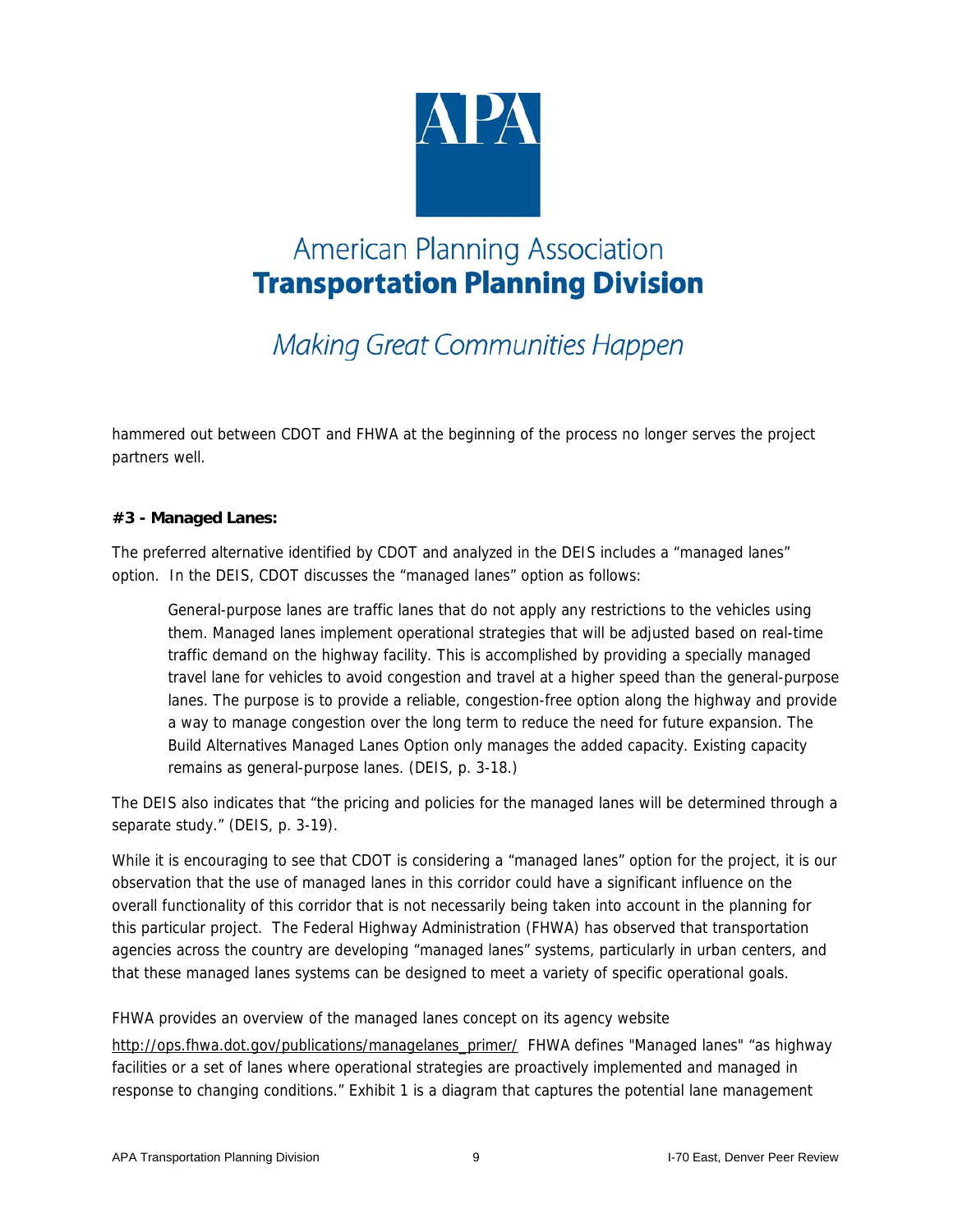

**Making Great Communities Happen** 

applications that fall into this broad definition of "managed lanes." On the left of the diagram are the applications of a single operational strategy—pricing, vehicle eligibility, or access control:

- Pricing Includes both traditional toll lanes and toll lanes that use congestion pricing, where price is varied during certain time periods in order to manage demand (e.g., peak-period surcharge or off-peak discount).
- Vehicle eligibility The lanes are managed by allowing certain vehicles or restricting others; minimum occupancy is an example of an eligibility restriction.
- Access control An example would be express lanes where all vehicles are allowed but access is limited during long stretches of the facility, minimizing turbulence in the flow of vehicles.

#### **Exhibit 1: Managed Lane Applications (source: Federal Highway Administration)**



Increasing Complexity with Active Management

As you move to the right on the diagram, you get into the more complicated managed lane facilities that blend more than one of these strategies: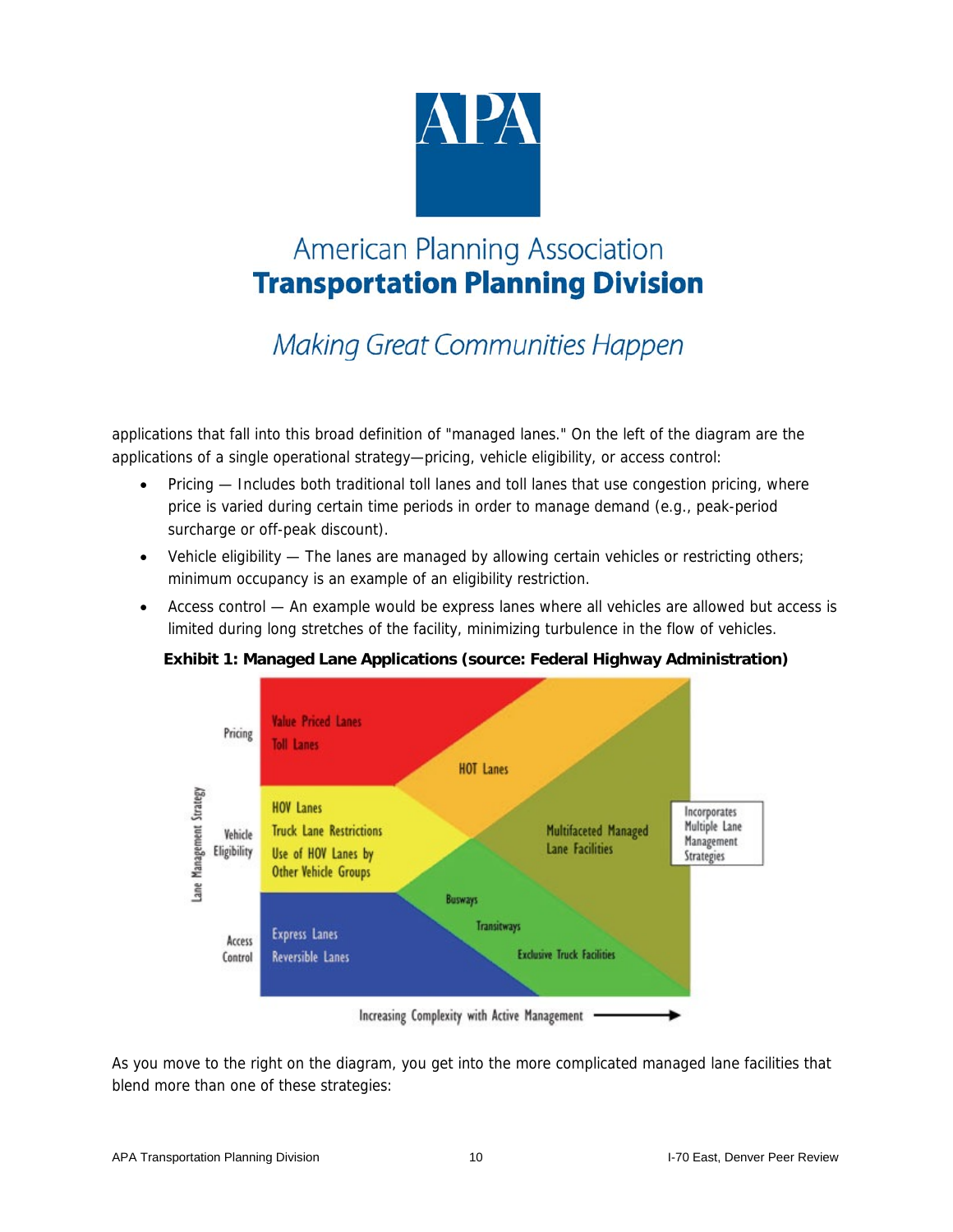

**Making Great Communities Happen** 

- Combined pricing and eligibility HOT lanes where higher occupancy vehicles such as buses, vanpools and carpools are given free or discounted passage and all other vehicles are tolled.
- Combined vehicle eligibility and access control Examples include exclusive busways, transitways or truck facilities serving a specific type of vehicle, with barrier separation and limited access points
- Multifaceted managed lanes Integrates all strategies for an actively managed facility that incorporates a high degree of operational flexibility

On its website, FHWA also provides examples of a variety of different operational goals that can be met through the proper design and operation of a managed lanes system. It should also be noted that there is a growing body of research on managed lanes systems that is available at this time, some of which is referenced on the FHWA website.

From our collective experience, we believe that a well-designed managed lane system concept for the I-70 corridor, which is integrated into a larger managed lane system plan for the Metropolitan Denver highway system, and is also connected to the regional and local transit system, would lead better future performance for the entire system, and would also allow for better-informed decisions regarding the specific lane configurations and access points for the I-70 East segment.

We also believe that it will be very important for CDOT and the other transportation agencies that are involved in this planning process to do a better job in explaining the "managed lane" concepts that are under consideration. It was our impression from the meetings we attended with community stakeholders and elected officials that many of them do not have a good understanding of "managed lanes" applications, and that there may be unnecessary fears regarding how the use of these applications would affect public access to the highway system and the cost of using the system.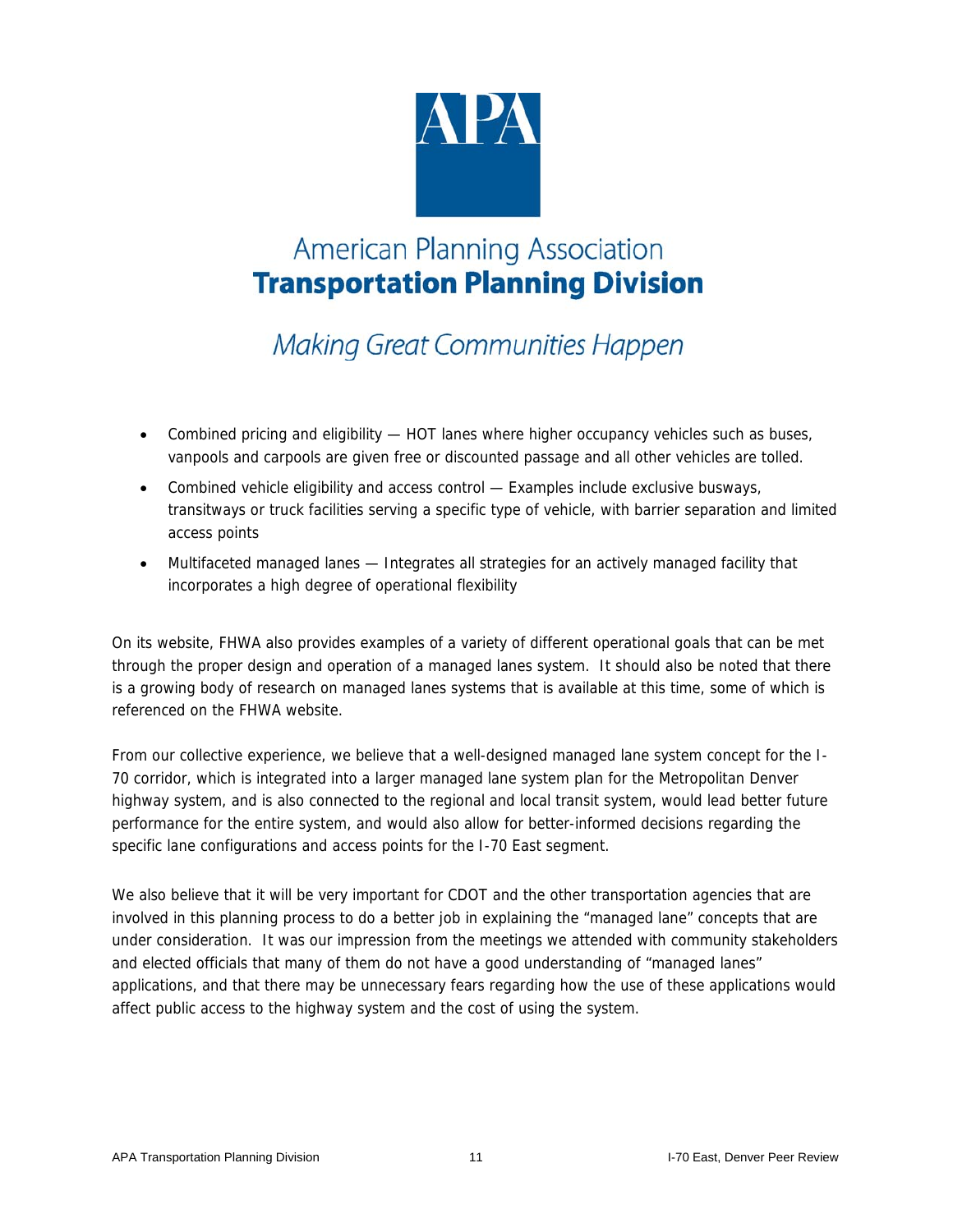

# **Making Great Communities Happen**

#### **#4 - Community and Economic Development:**

Considerable efforts are being made to develop cohesive community and economic development plans in tandem with the I-70 East project. The recently-launched North Denver Cornerstone Collaborative together with Council activities are at the heart of this effort and it is very important to move forward ahead of a record of decision. Planning documents, adopted and approved, will provide a framework that will inform the final preferred I-70 East design alternative, articulate desired mitigation efforts and lay the foundation for implementation of land use, economic and community development efforts before, during and post-construction. The City's commitment is well-timed and vital to building a trusting partnership with the community over the next decade.

We heard several times the need to establish (or re-establish) "connectivity" in the adjoining neighborhoods. The actual solutions ranged considerably - from new crossings over the rail tracks, to new street connections, frontage roads and so on. An immediate and iterative process to settle on a set of recommendations to improve connectivity and accessibility should be a priority and efforts to achieve consensus are well worth the effort. Since the cost of such improvements is at the heart of discussions between the City and CDOT, the record of decision (or parallel city/state memorandum of understanding) should lay out the responsibilities of each party. Once construction begins, it will be much more difficult to "go back" and revisit these decisions.

In addition, the panel understood from its conversation with CDOT staff that there will be significant investments to improve storm water drainage and these investments will also benefit the adjacent neighborhoods, which have historically had drainage problems. The TPD commends CDOT for working with the City and County of Denver and the neighborhood to solve this problem across jurisdictional boundaries. However, we did not get the impression from our meeting with community leaders that they were aware of the potential benefits to the neighborhood storm water drainage systems from this project; we believe this issue needs to be addressed more directly by CDOT and the City in their future discussions with the community leaders.

Regardless of the selected alternative, deconstruction of the actual viaduct (let alone other construction work) will be lengthy and disruptive. We do not believe, however, that the true impacts of construction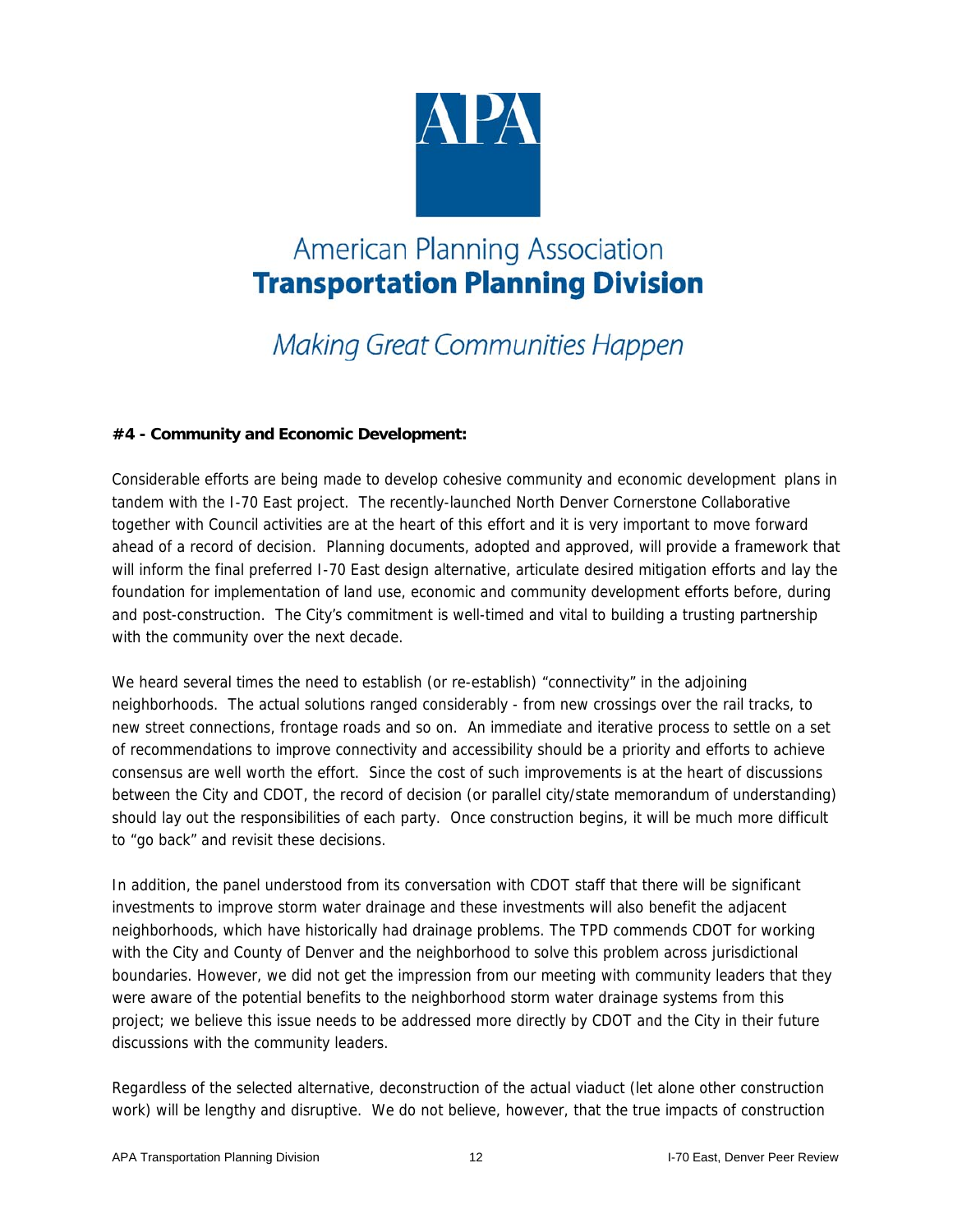

**Making Great Communities Happen** 

activities are commonly understood. Since a preferred alternative has not been selected and more detailed design work will not accelerate for some time, it is important to maintain close contact as design moves forward in order to fully understand these impacts.

During this interim period, we do believe it is important for the City as well to plan for the construction period in part by reaching agreement regarding CDOT's responsibilities during construction. For example, the City may wish to further its efforts to improve the business/resident relationship. One example (of many good ones) would be a good-neighbor compact with local businesses and trucking companies to clamp down on "cutting through" residential streets. The same, of course, goes for CDOT's contractors who will likely be subject to noise and air quality monitoring, but could benefit as well from commonlyagreed to times of construction, haul routes, etc.

Likewise, the implementation of advance projects to facilitate connectivity and alternate routes is welladvised. That work is underway and should continue. It was unclear as to whether added capacity along the northerly alternate route, I-270, would be implemented prior to I-70 East construction work but that is an important early decision.

#### **#5 - Constructability & Construction Impacts:**

It is clear that whatever alternative is pursued, other than the "do-nothing" alternative, that the neighborhoods adjacent to I-70 will be significantly impacted during construction. These impacts will include impacts from construction activities, including: dust, noise and vibration, and other impacts resulting from the project including: disruption of circulation on local streets, possible diversion of trucks through the neighborhood from the adjacent industrial areas. However, these impacts will be limited in time to the duration of the project. Other impacts will be much longer in term, including the taking of homes and the major adjustments to the playground for the Swansea Elementary School.

#### **#6 - Vasquez Interchange Design Consideration:**

The TPD team also reviewed an option studied by the City and believes that consideration should be given to closing the interchange at Vasquez. This would result in a significant area that could be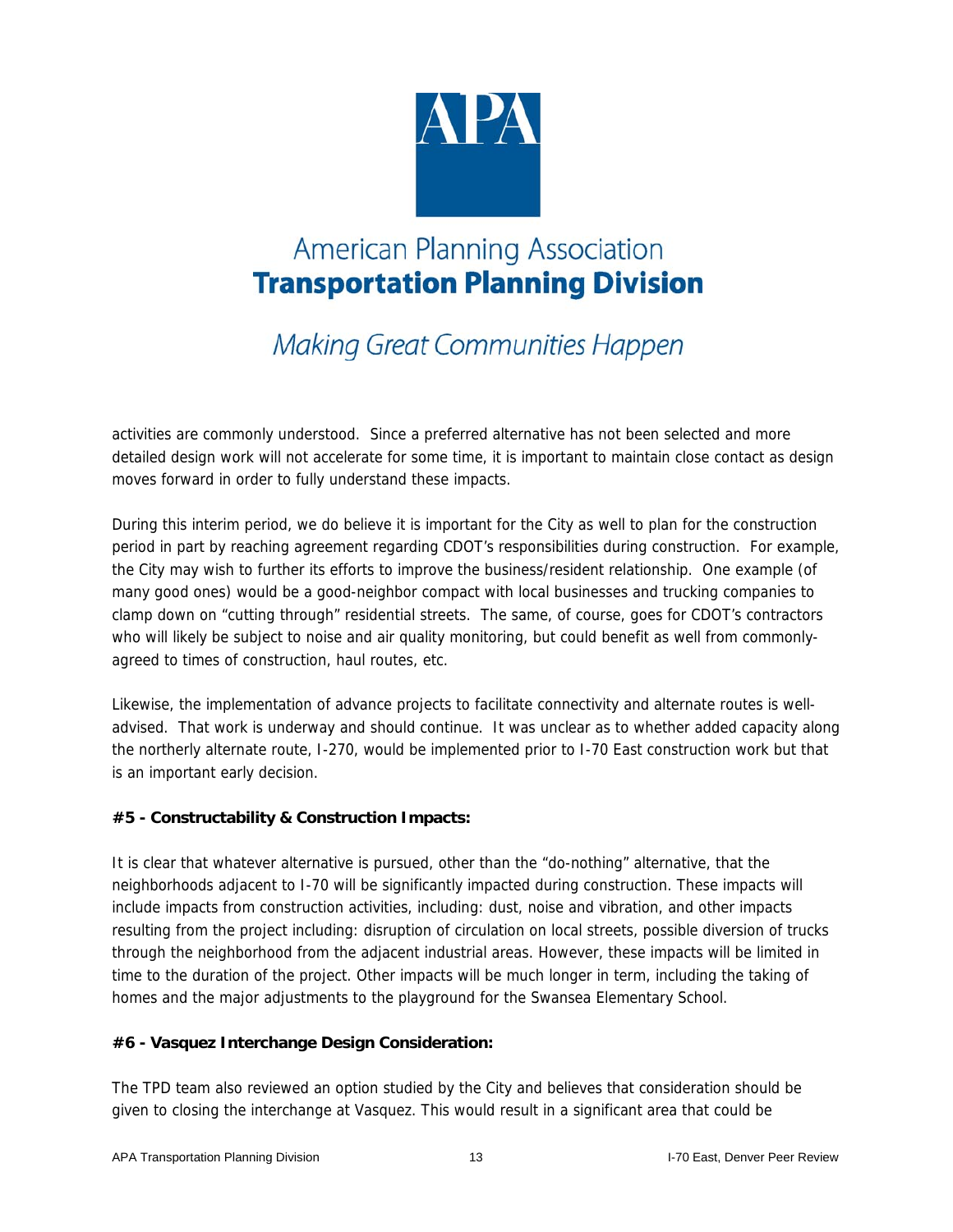

**Making Great Communities Happen** 

redeveloped for the benefit of the neighborhood to accommodate mixed income housing and neighborhood-serving retail and community or civic uses. The neighborhood is interested in a grocery store, for example. The land may also provide a good alternative for a relocated elementary school. The TPD team understands that Commerce City officials believe this interchange is necessary for truck traffic from their community; hence the importance of an integrated context-sensitive freight system plan.

#### **#7 - Mobility During Construction:**

The TPD team recognized that CDOT and the City and County of Denver and the City of Commerce City are all mindful of the significant construction-related impacts. However, it was not apparent to the TPD team that the stakeholders have resolved the "advance package" of mobility-related projects. Clearly, adding lanes to I-270 before the I-70 project begins will help alleviate construction traffic concerns. Similarly, addressing neighborhood circulation issues through multimodal accessibility and connectivity enhancements before construction of I-70 begins will minimize the disruption to local circulation during construction. The timing of projects matters and the advance work should be well into design in order to ensure project delivery prior to the start of intensive I-70 East construction.

#### **#8 - Community Engagement Process:**

During our meeting with community leaders, we heard a significant amount of criticism about the community engagement process conducted by CDOT, in collaboration with the City and County of Denver. We were told that the "open house" community meetings conducted by CDOT did not provide opportunities for the community leaders to engage in group discussions with CDOT and the City representatives to help build community consensus regarding issues of concern to them, and that there was not a clear understanding of how CDOT and the City would be taking specific comments received from the public and responding to them directly. We believe that in the future CDOT and the City of Denver staff should work collaboratively to develop a more robust community engagement process, with participation from other interested public agencies such as DRCOG, the regional transit agency, and neighboring cities, along with community and neighborhood residents, business owners and other stakeholders. While one-on-one exploration of maps and design plans with CDOT representatives is an important component of increasing understanding, such a tactic – absent community forums in which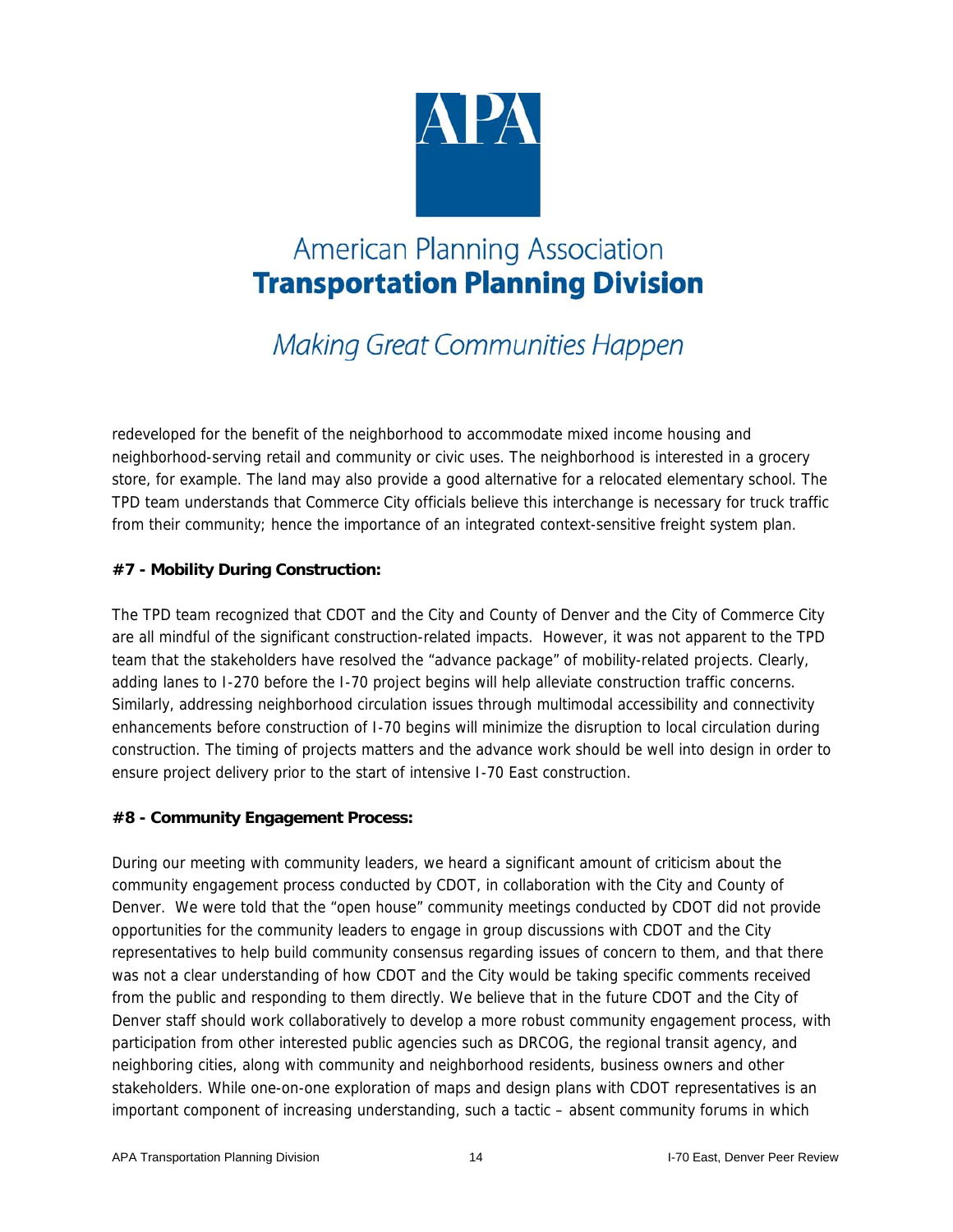

**Making Great Communities Happen** 

everyone can hear questions and responses – falls short of achieving meaningful participation that is important to building community consensus.

One "success story" in this realm that should be considered is the I-15 / 40<sup>th</sup> Street Freeway Project in San Diego. In the early 1990s, the California Department of Transportation (Caltrans) was evaluating options for extending I-15 through some disadvantaged neighborhoods in the Mid-city area south of I-8. Through its planning process, Caltrans became aware of significant community concerns regarding the possible impacts of the highway project on their neighborhoods. This ultimately led to a collaborative planning and community engagement process that included the City of San Diego, Metropolitan Transit District Board, and many other stakeholder groups and community representatives. The result was that Caltrans selected a preferred alternative for this 2.2-mile corridor that was designed to minimize community impacts while at the same time improving the functionality of regional transportation system. In addition, Caltrans and the City entered into a formal Memorandum of Understanding that laid out the specific community improvements that were agreed to (including covers over the freeway at key locations), and identified the responsible parties for each of these improvements. The MOU also laid out mutual understandings regarding highway operation issues and specifically addressed future linkages of a planned regional transit line in the I-15 corridor to existing and planned transit routes serving the community, through elevators to be installed on the intersecting boulevards that would connect to center-median transit stations on I-15 (see attached article and exhibits). Caltrans received an Honorable Mention for this project in the 2002 FHWA Transportation Planning Excellence Award Program.

The APA Transportation Planning Division would be willing to provide more detailed information on this project and its community engagement process for consideration by CDOT and the City and County of Denver, and would also be willing to provide additional assistance to CDOT and the City in designing a similar community outreach and collaboration process for the I-70 East Project as it moves into its next phases of planning and project development.

#### **IV. Organization, Roles and Responsibilities**

The TPD team met with numerous stakeholders over the course of the two-day peer review exercise. It is worth noting that these meetings were illuminating from the perspective of partnership and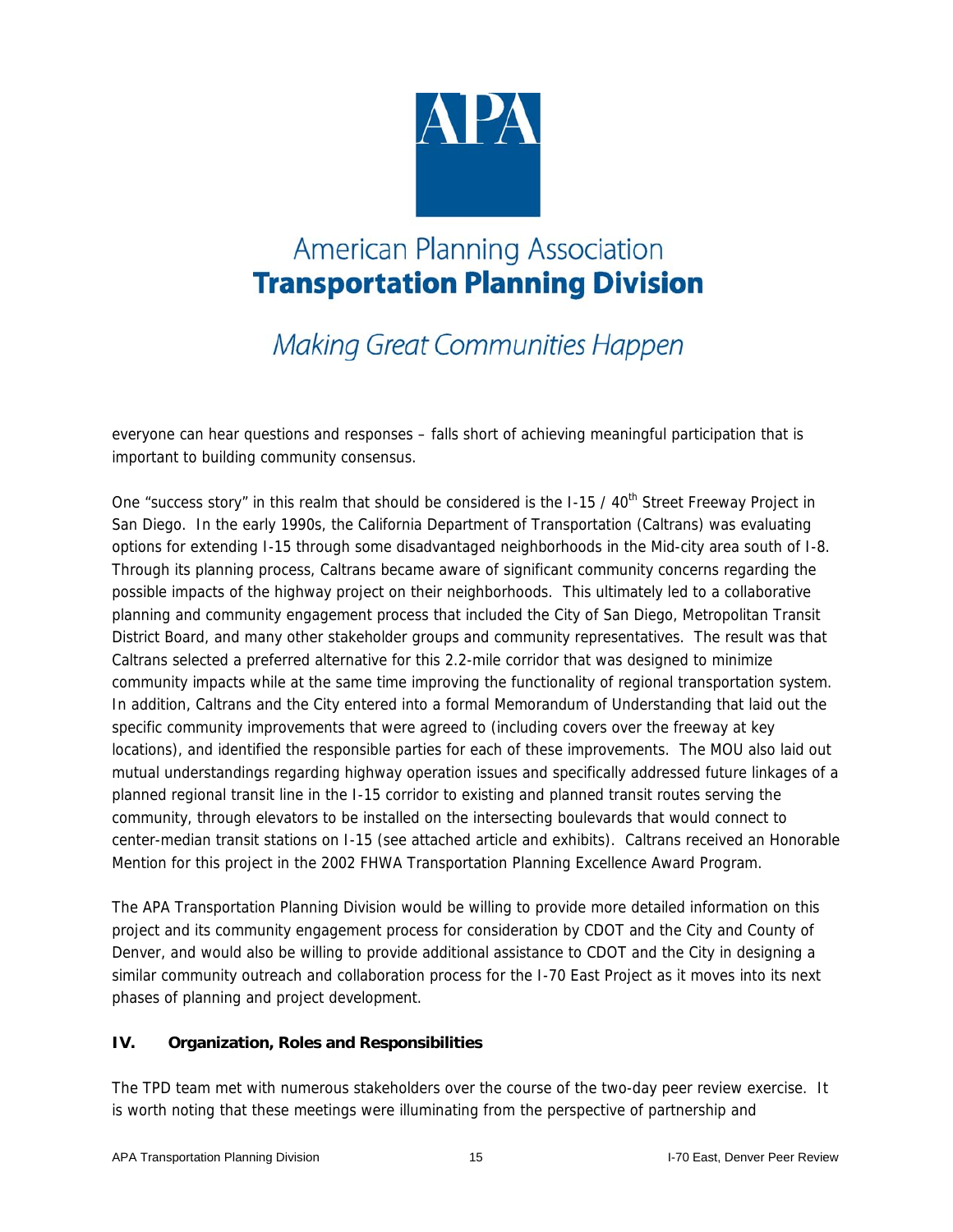

**Making Great Communities Happen** 

coordination. In part because the I-70 East project is now in a critically-important public review phase, stakeholders are both framing their positions on the preferred alternative and planning for the short- and long-term impacts of the project moving forward. At some point in the near future, a project will move forward and it is vitally important for all stakeholders to recognize and embrace their roles. Project success will not be determined solely by the actions of the CDOT as the primary sponsor. Rather Denver, DRCOG, the local neighborhoods and business communities and adjoining municipalities will all need to come to the table in meaningful ways.

The clearest early manifestation is the above-referenced North Denver Cornerstone Collaborative. It was not apparent during our short visit that the Collaborative has truly "launched" with stakeholder buy-in and engagement. This is a key first step which will lead to concrete short- and long-term steps to improve the most-impacted communities. Likewise, it is incumbent on DRCOG to embrace a more meaningful role in system-wide planning and travel demand forecasting. As planners, we are responsible for not only the regulatory aspects of plan development, but also their relevance as a decision-making tool. Finally, as the project sponsor, CDOT is understandably pushing hard to move a project forward.

There will be a point in the process – during preliminary design at the latest – when all stakeholders need to be brought back to the table in a coordinating fashion in order for all parties to stay aligned on construction staging, contractor specifications as they relate to mitigation activities, design features, communications, detours, alternatives routes, the "leave-behind" condition for local roads, surplus land and the non-access line and so on. This process would ideally lead to an I-70 East coordinating committee led jointly by the City and County together with CDOT.

#### **V. National Applicability**

As noted in the introduction to this report, many state transportation agencies, regional transportation planning agencies and local governments are now wrestling with the same difficult issues regarding replacement of aging viaducts as is CDOT and the City and County of Denver. A recent report by the Congress of New Urbanism http://www.cnu.org/highways/freewayswithoutfutures identifies a significant number of viaducts that are in need of replacement, and provides some additional examples regarding the options being considered for these projects. APA Transportation Planning Division will be sharing our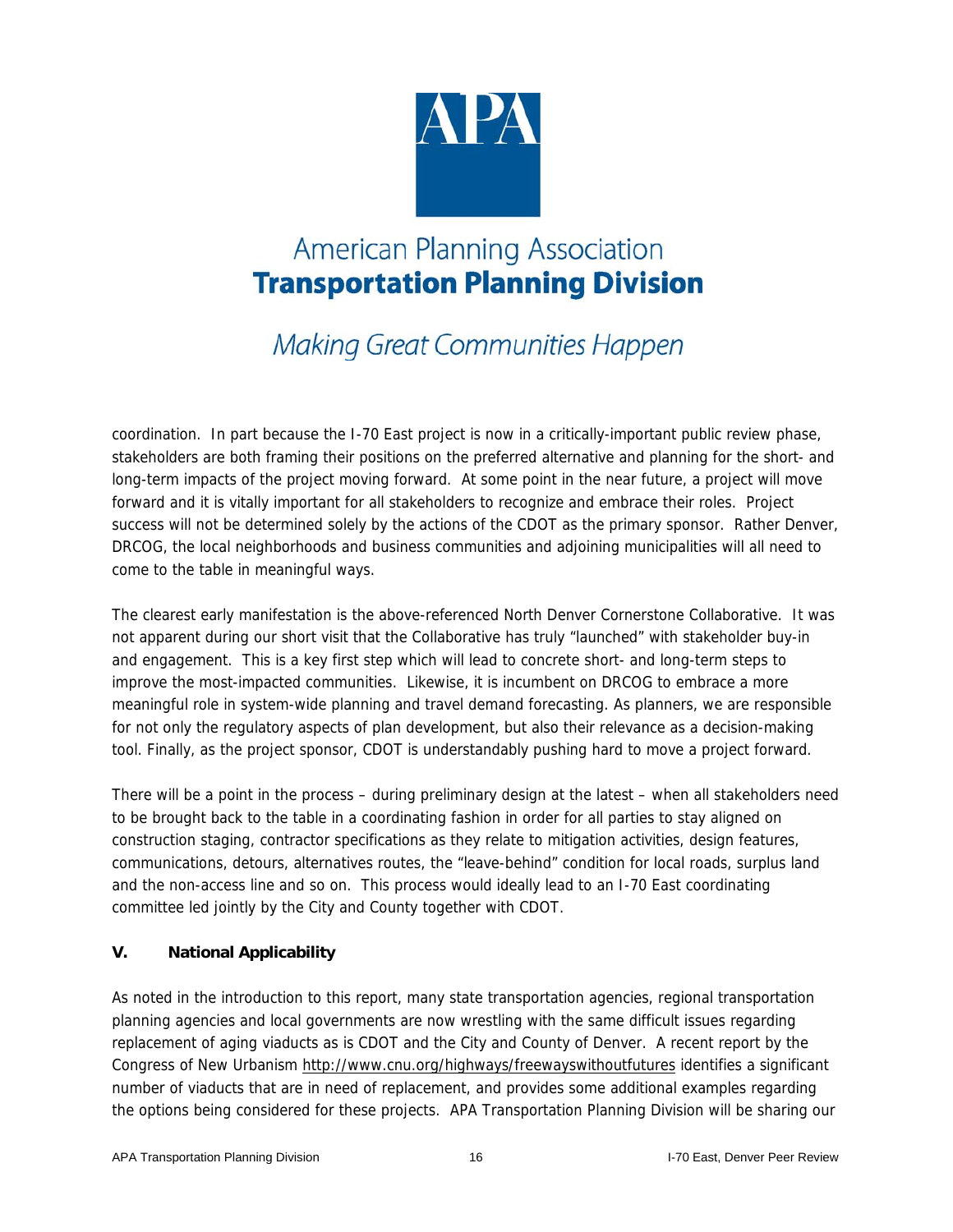

**Making Great Communities Happen** 

observations regarding the I-70 East Project, and lessons learned that could be applied to other projects involving replacement of existing viaducts, with our members and colleagues.

#### **VI. Closing**

The TPD team again wishes to thank all of the stakeholders who assisted with the peer review and took the time to meet with us, both in Denver and in follow up conversations. Our hosts were extremely gracious and welcoming during a sensitive phase of the project. We were able to have honest and thoughtful discussions which, when taken as a whole, offered a unique perspective on the project. The findings and insights contained herein reflect both a situation analysis and pathway forward. To that end, the Transportation Planning Division and members of the TPD team are available to you to assist and provide further details on any of the matters discussed herein.